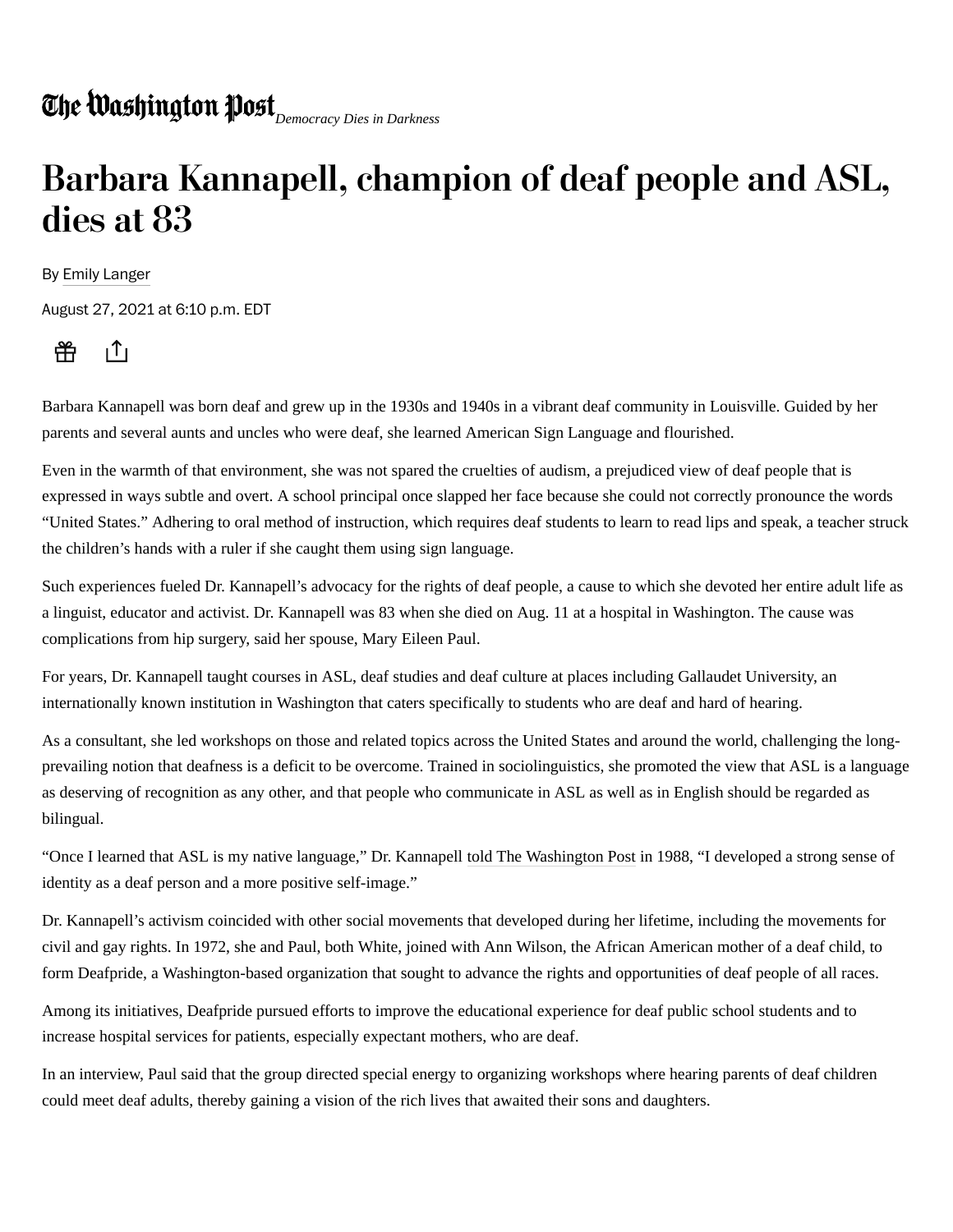"Dr. Barbara Kannapell was years, if not decades, ahead of her time in every way," Roberta J. Cordano, the president of Gallaudet University, said in a statement. "She was a fierce leader who saw and valued the essence of our signing deaf community and who sought to ensure that it is inclusive of everyone." The statement lauded her as "a strong advocate for the LGBTQIA+ Deaf community, and a strong ally and leader in our community for removing barriers for Black Deaf people."

Barbara Marie Kannapell was born in Louisville on Sept. 14, 1937. Her father became a printer and worked as a newspaper linotype operator, a common profession among deaf people at that time, and her mother was a homemaker. Both were born deaf. Dr. Kannapell had one sister, who was hearing.

Dr. Kannapell grew up using ASL, an experience that informed her conviction, as she once told the Wichita Eagle, that "American Sign Language is the best language to teach deaf children, with English as a second language, because (ASL) is designed for the eyes, not the ears."

Bowing to the desires of her grandmother, Dr. Kannapell's parents first enrolled her in a school that employed the oral method. The family later moved to Indiana, where she attended the Indiana School for the Deaf.

Dr. Kannapell received a bachelor's degree in deaf education from Gallaudet in 1961, a master's degree in educational technology from Catholic University in 1970 and a PhD in sociolinguistics from Georgetown University in 1985. For her dissertation, later published as "Language Choice — Identity Choice," she surveyed 200 Gallaudet students and found that 62 percent identified as bilingual, in ASL and English.

Dr. Kannapell worked at Gallaudet from the early 1960s through the late 1980s as a research assistant and linguistics specialist before continuing her career at the Community College of Baltimore County in Catonsville, Md. She retired in 2014.

Dr. Kannapell was a member of Alcoholics Anonymous and, by the time of her death, had marked 50 years of sobriety. She helped form an all-deaf AA group, arranged ASL interpreters for AA meetings and sought throughout her career as an activist to support deaf people struggling with addiction.

Paul, who is hearing, said that she and Dr. Kannapell met in about 1970 at Pier 9, a popular gay bar in Washington. The owners, according to a National Park Service history of the site, "cleverly skirted the District's strict liquor laws forbidding people to walk around with drinks by installing telephones at each of the tables lining the dance floors."